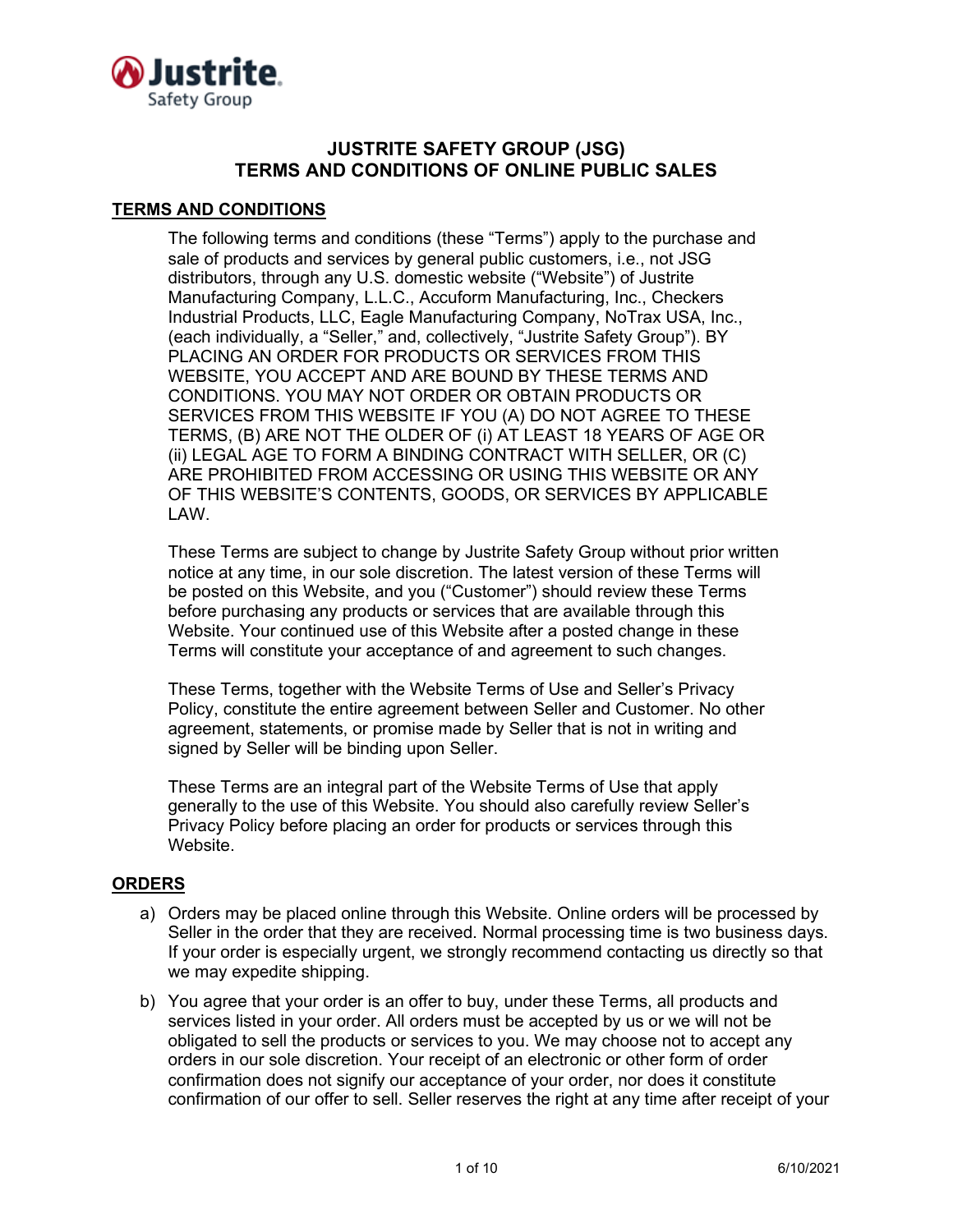

order to accept or decline your order for any reason. Seller may require additional verification before accepting any order.

- c) Acceptance of your order and the formation of the contract of sale between Seller and Customer will not take place unless and until payment for your order has been received by Seller and cleared. You have the option to cancel your order (excluding custom) at any time before we have pulled your order for shipment by contacting our Customer Service department.
- d) Customized Products. Seller is a family-oriented business with family values. As such, we have set certain thresholds for the products we sell on our website and that we ask our employees to produce. We will not produce materials that:
	- i. Include hate speech or racial or ethnic slurs;
	- ii. Directly insult the USA;
	- iii. Are abusive, harassing, obscene, or libelous;
	- iv. Encourage violence or illegal activities;
	- v. Are pornographic or exploit children; or
	- vi. Infringe or violate any party's patent, trademark, copyright, or other proprietary right.
- e) Seller reserves the right to contact you if you submit an order for a customized product that we feel includes objectionable material. We will either jointly modify the content, or we promptly refund and cancel the order. We also reserve the right to act on objectionable material submitted to us. It shall be at Seller's discretion to accept or reject any purchase order submittal.
- f) Cancellation. Cancellations of accepted orders must be approved in writing by Seller in its discretion and are further subject to the following upon such approval. Seller will endeavor to stop all of its work with respect to such order within a reasonable time after Seller receives and approves Customer's request to cancel. Customer agrees to pay Seller for all work in process and any raw materials or supplies used, or for which commitments have been made by Seller in connection with the order, on the basis of Seller's full costs and expenses computed in accordance with Seller's standard practices, plus fifteen percent (15%) of such full costs and expenses. Orders cannot be cancelled after they are in the computerized scheduling queue.

### **PRODUCT SPECIFICATIONS, DESCRIPTIONS, AND COLORS**

- a) Product colors, material choices, and other specifications are subject to change without notice and may vary. Colors are reproduced as accurately as possible. Availability of products and services as disclosed on the Website are subject to change, and items may be discontinued at any time, without notice.
- b) Seller attempts to be as accurate as possible. However, Seller does not warrant that product descriptions or other content of our website is accurate, complete, reliable, current, or error-free. If a product offered by Seller is not as described, your sole remedy is to return it in unused condition.
- c) Products, and art proofs, are viewable by computers connected to the Internet. These computers may view Seller's products solely through their computer screens ("Monitors"). Monitors may be configured to display images and colors in a variety of ways, both through the use of hardware set-up and software set-up. There are many possible settings for Monitors and there is no true uniform standard to which all Monitors conform. What may look one way on one Monitor, will look different on another. Further,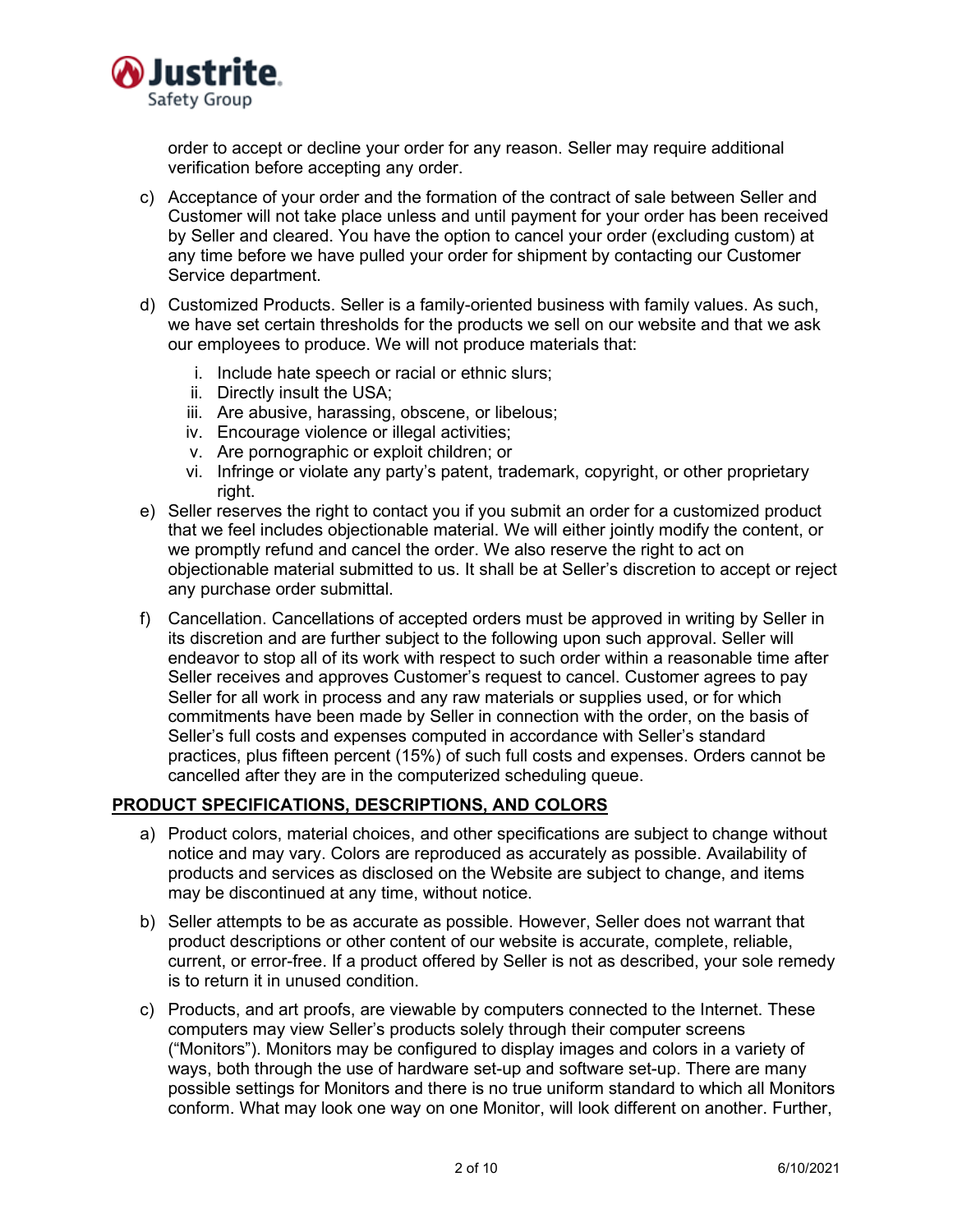

Monitor's display images with light and use a standard known as RGB to do so. Seller produces products in a variety of ways (CMYK, and others) that do not use light. As such, you agree that Seller does not guarantee that the colors as they appear on the Monitor will look the same as the colors as they appear on the purchased product. Seller works hard to make the colors on the Monitor be as true as possible to the printed colors, however, the differences in Monitors and the differences between light and pigment make it impossible to guarantee matching colors for all Customers. Light at your workstation may also interfere with appearance of colors.

d) Proofs are available upon request. Signed approval may be required prior to production. Requests for artwork proofs may delay shipment of your order. Artwork, type, films, dies, tapes, disks, or other items supplied or designed by us shall remain our property.

### **PRICING**

Prices listed on this Website are valid for and at the time of order placement on the Website. All prices are subject to change without notice. In the event Seller changes its prices, the price of products ordered by Customer but not yet shipped will be the price in effect on the date Seller received the order for them, except that if Seller agrees to delay the manufacture, production, or delivery of any products upon Customer's instructions, the prices of such products will be those in effect when instructions are later received from Customer to complete such manufacture, production, and delivery. Any additions to an outstanding order will be accepted only at prices in effect when the additional order is accepted. Prices do not include taxes or charges for shipping and handling. Discounted prices listed on the Website for promotional or clearance items are only valid for the items specified. Despite Seller's best efforts, a small number of the items may be mispriced. If the correct price of an item sold by Seller is higher than the stated price, Seller will, at its discretion, either contact Customer for instructions before shipping or cancel the order and notify Customer of such cancellation.

### **PAYMENT TERMS**

- a) Terms of payment are within Seller's sole discretion. Unless otherwise agreed by Seller in writing, payment for the net invoice amount of any order is due immediately via credit card. You represent and warrant that (i) the credit card information you supply to us is true, correct, and complete, (ii) you are duly authorized to use such credit card for the purchase, (iii) charges incurred by you will be honored by your credit card company, and (iv) you will pay charges incurred by you at the posted prices, including all applicable taxes, if any. In the event of any dispute between Customer and Seller, Customer will not withhold payment for products purchased under these Terms or any other amount payable to Seller.
- b) If you are an established, authorized distributor for Seller, you will not receive any discount or other benefits established per our Distributors' terms and conditions when purchasing through any of our public websites. As an authorized JSG distributor, you must purchase via purchase order, or through our online Customer Access Network (CAN) to receive your established distributor terms.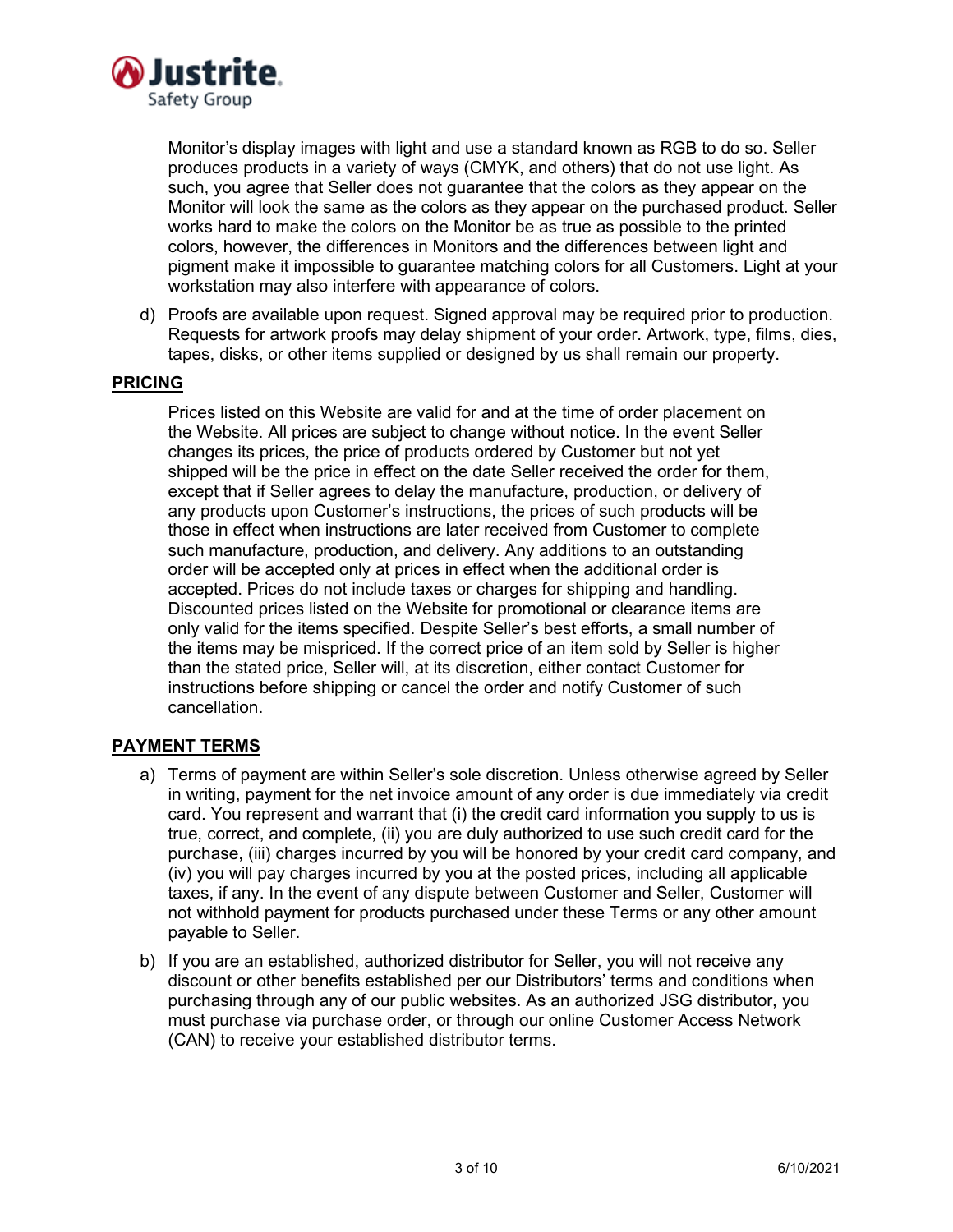

# **CREDIT**

As a condition for the extension of credit, Customer agrees Seller may request and evaluate Customer's financial information from third parties. Seller reserves the right to report Customer payment history, including delinquencies, to credit agencies and discontinue the extension of credit to any Customer due to late payment or changes in business conditions.

# **TAXES**

- a) Any manufacturer's tax, retailers' occupation tax, sales tax, excise tax, duty, custom, inspection or testing fee, or other tax, fee, or charge of any nature whatsoever, imposed by any government authority, on or measured by any transactions between Seller and Customer, will be paid by Customer in addition to the prices quoted or invoiced. In the event Seller is required to pay any such tax, fee, or charge, Customer will reimburse Seller for it, or in lieu of such payment, Customer will provide to Seller in a timely manner, and prior to order placement, an exemption certification or other document acceptable to the authority imposing any such tax.
- b) If you are tax exempt and are shipping to a state where we collect sales tax, you may complete your order, and notify Seller by contacting our Customer Service Department. Tax Exemption Refunds can only be applied within 30 days from order date. Notify Seller as soon as your order is placed to assure that your refund is applied. Seller will refund the sales tax upon receipt of the appropriate tax certificates.

### **CLEARANCE MERCHANDISE**

Products advertised and sold as CLEARANCE are non-returnable. All sales of CLEARANCE merchandise are sold "as-is" and with no warranty of any kind, either express or implied. CLEARANCE items may have minor cosmetic damage (scratches in paint, dents, etc.) All CLEARANCE sales are final – no refunds or exchanges are permitted. While Seller makes an effort to provide accurate photos, descriptions, and specifications, CLEARANCE items might have slight variations. CLEARANCE merchandise is only available while supplies last – no rainchecks or substitutions.

# **FREIGHT, DELIVERY, AND ACCEPTANCE**

- a) Delivery of products to Customer will be FOB shipping point from Seller's plant and, except when Customer has arranged for pick up or arranged its own carrier, shipment will be by way of common carrier, contract carrier, or Seller's truck, at Seller's option. Unless otherwise noted, Customer will pay all shipping and handling charges specified during the ordering process. Seller reserves the right to charge an additional fee for boxing orders that are less than a full truckload. Regardless of whether Seller or Customer pays the freight, title and all risk of loss or damage passes to Customer at FOB shipping point.
- b) Upon acceptance of your order and verification of approved payment, products will be shipped out as soon as possible. Shipping and delivery dates are estimates only and cannot be guaranteed. Shipping times represent the time it normally takes your package to arrive from the day we actually send it out, not from the day you submit your order. Processing and shipping times exclude Saturdays, Sundays, and holidays. If, for some unforeseen reason, an item is no longer available or will be backordered for an extended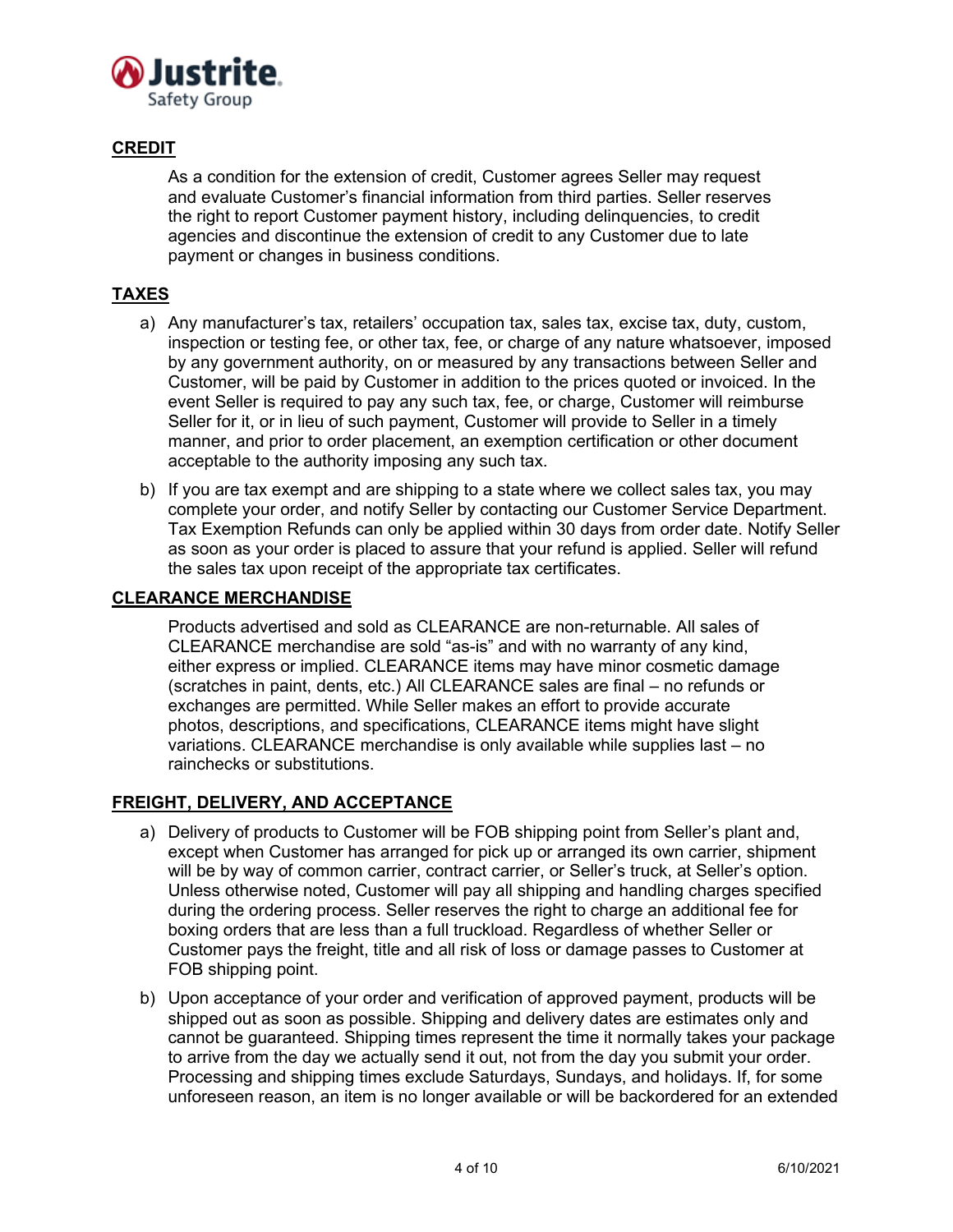

period of time, you will be notified as soon as possible. We are not liable for any delays in shipments. Seller will not be responsible for loss, damage, or delay caused by the carrier. Customer will be responsible for filing and recovering on any and all freight damage claims. Customer is responsible for discovering concealed freight damages; Seller will not honor claims for concealed damage.

- c) Customer may be charged for any warehousing fees, demurrage fees, and trucking and other expenses occasioned by or incident to any delays requested or made for the convenience of Customer beyond the scheduled shipping date. Methods and route of shipment will be at the discretion of Seller unless Customer specifies otherwise in writing and Seller agrees. Any additional expense associated with the method or route of shipment specified by Customer will be borne by Customer.
- d) Claims for shortages or other errors must be made in writing to Seller within ten days after receipt of a shipment. Failure to make such a claim within the ten-day period will constitute a waiver of all such claims by Customer, and such failure will constitute acceptance of the products.

# **NON-WARRANTY RETURNS AND EXCHANGES**

- a) Except for products designated as non-returnable (e.g., CLEARANCE items and customized products), Customers wishing to return or exchange products for other than warranty claims must notify Seller within 30 days of shipment. Products must be unused, undamaged, saleable, and in original packaging.
- b) UNDER NO CIRCUMSTANCES WILL USED PRODUCTS BE ACCEPTED FOR RETURN.
- c) Returns and exchanges will be FOB Seller's plant. Customer is responsible for all shipping and handling charges on returned and exchanged items, and returns or exchanges shipped "freight collect" will not be accepted. Customer bears the risk of loss during shipment.
- d) Seller will exchange items purchased from us for new products of equal value. Customer is responsible both for shipping and handling charges on the new product and for return shipping and handling charges on the product being exchanged.
- e) Refunds are processed within approximately seven (7) business days of our receipt of the returned or exchanged products. Your refund will be credited back to the same payment method used to make the original purchase on the Website.
- f) Products that are made to order, custom, clearance or discontinued products are not returnable for credit.

### **LIMITED WARRANTY**

a) Seller warrants that its products are free from defects in material and workmanship, at the time of shipment and for a period of time as so advertised on the product from the date of sale to Customer (the "**Limited Warranty Period**"). Seller is not responsible for misuse of the products, or if Customer is unable to use the product for any reason other than a defect in material or workmanship. THIS LIMITED WARRANTY GIVES YOU SPECIFIC LEGAL RIGHTS AND YOU MAY ALSO HAVE OTHER RIGHTS, WHICH VARY FROM STATE TO STATE.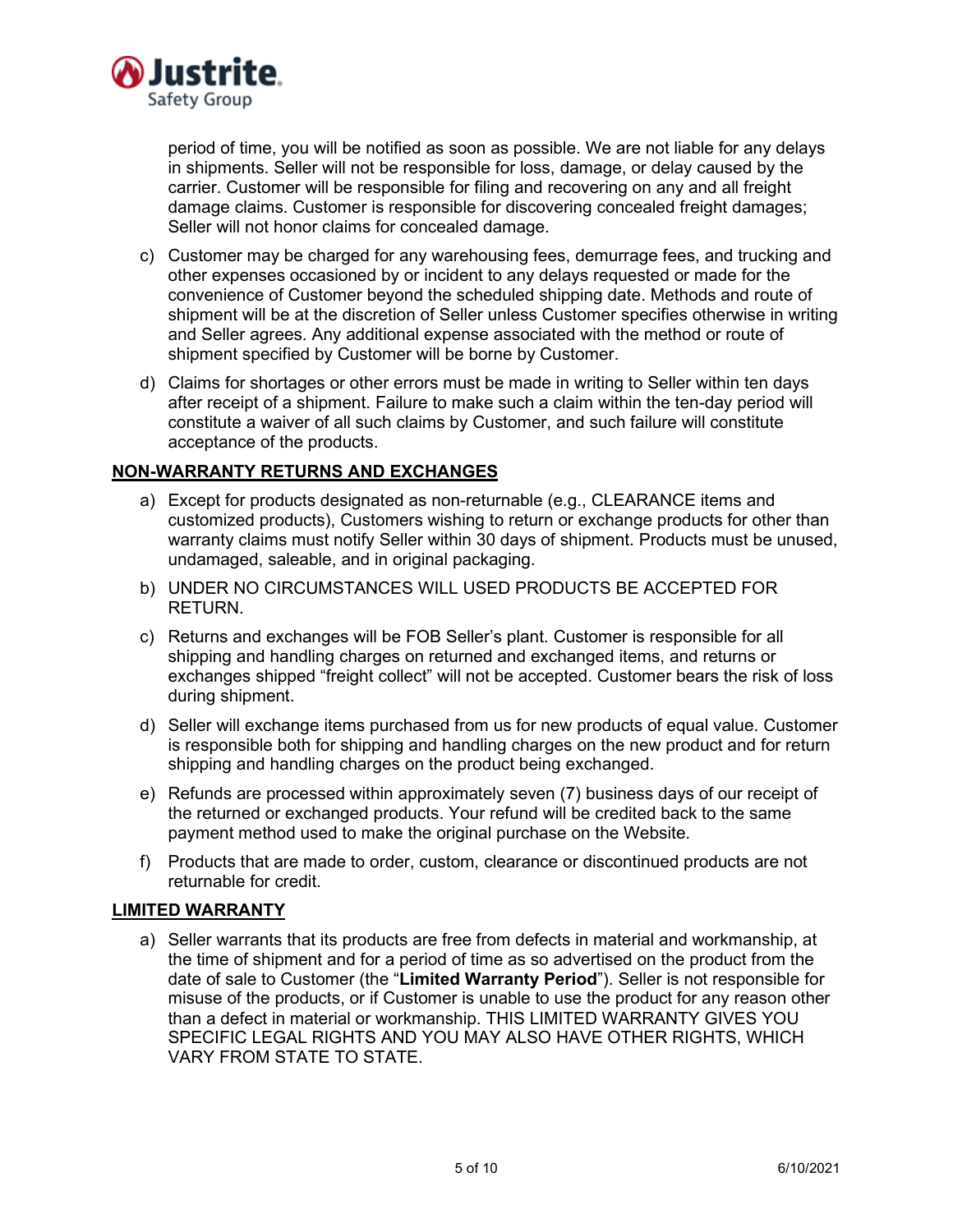

- b) This limited warranty extends only to the original Customer of products purchased directly from Seller on the Website. This limited warranty does not extend to any subsequent or other owner or transferee of the product.
- c) You agree that the determination of whether a product's failure or breakage is due to a defect in material or workmanship is within the sole discretion of Seller. You further agree to provide full and complete information regarding the circumstances of the failure or breakage, including but not limited to the use of the product, the conditions the product was in, and any other information useful to an informed determination by Seller as to the cause of the failure or breakage. Damage caused by accidents, improper use, storage, modifications, unauthorized repair, normal wear and tear, or any other reason not related to defects in material or workmanship of the relevant product is the responsibility of Customer.
- d) If any breach of the preceding limited warranty is reported to Seller by Customer before the end of the applicable Limited Warranty Period, Seller, at its exclusive option, will, upon confirmation of the existence of a defect covered by the applicable Limited Warranty, either: (i) provide a replacement product to Customer free of charge in exchange for visual proof of the defective product, or (ii) refund to Customer the purchase price of such defective product. If Seller elects to provide a replacement product, the Limited Warranty Period is not extended; the period of coverage for such replacement product shall be equal to the Limited Warranty Period remaining for the defective product. All replacement products will be provided FOB Seller's plant.
- e) All shipping and handling charges related to returning the product to Seller for inspection will be prepaid by Customer. If the product is determined to be defective under the limited warranty, we will refund such shipping and handling charges. If the product is determined not to be defective under the limited warranty, shipping and handling charges to return the non-defective product back to Customer will be paid by Customer. Authorization (RGA) form. Any item requested for return, must be in the original packaging, unused, and the original purchase date from Justrite must be no longer than one (1) year prior to the requested return date.
- f) All expenses, losses in revenue, and labor charges arising or originating from the failure of defective products will be borne by Customer.
- g) Please note only returns accompanied by a JUSTRITE SAFETY GROUP (JSG) issued RGA number will accepted. Additionally, JSG issued RGA documents will include shipping instructions specifying where goods should be returned. RGA documents may authorize you to return goods to a manufacturing location different from the one where the goods originally shipped from. Additionally, it is possible that RGA shipping instructions will include more than one shipping destination.
- h) Refunds are processed within approximately seven (7) business days of our receipt of the returned or exchanged products. Your refund will be credited back to the same payment method used to make the original purchase on the Website.
- i) Products that are made to order, custom or discontinued products are not returnable for credit.

# **LIMITATION OF LIABILITY**

a) THE PRECEDING EXPRESS LIMITED WARRANTY IS THE EXCLUSIVE WARRANTY MADE BY SELLER NOTWITHSTANDING ANY OTHER DOCUMENT OR PROVISION,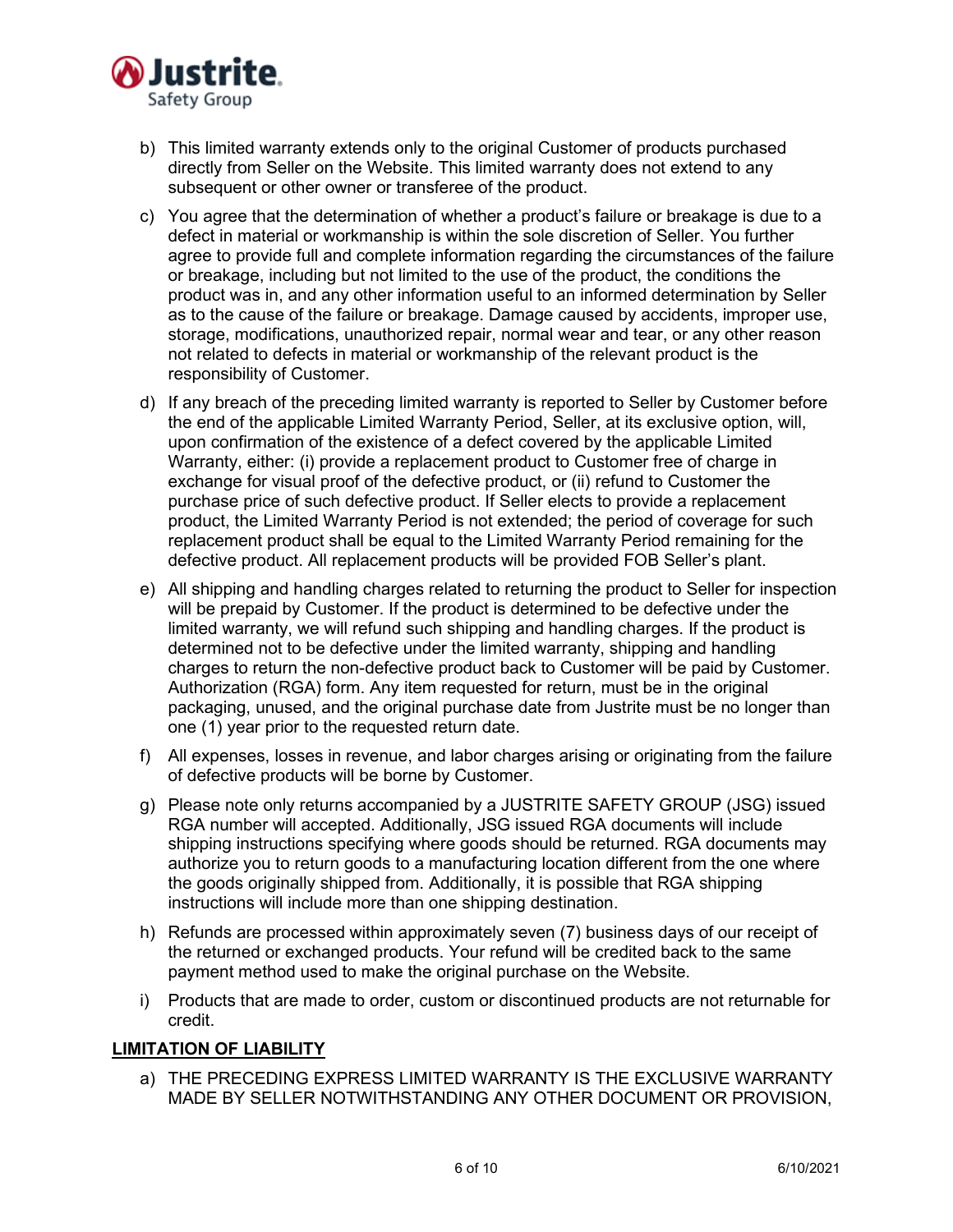

INCLUDING, WITHOUT LIMITATION, ANY SPECIFICATIONS, AND SELLER MAKES NO OTHER WARRANTY OR REPRESENTATION OF ANY KIND WHATSOEVER, EXPRESS OR IMPLIED, WITH RESPECT TO THE PRODUCTS SOLD IN CONNECTION WITH THIS DOCUMENT, WHETHER: AS TO MERCHANTABILITY, FITNESS FOR A PARTICULAR PURPOSE, SATISFACTORY QUALITY, OR ANY OTHER MATTER; ARISING FROM A COURSE OF DEALING, USAGE, OR TRADE PRACTICE; OR THAT THE PRODUCTS WILL BE FREE FROM INFRINGEMENT OR VIOLATION OF ANY RIGHTS, INCLUDING INTELLECTUAL PROPERTY RIGHTS, OF THIRD PARTIES. THESE DISCLAIMERS SHALL APPLY EVEN IF THE PRECEDING LIMITED WARRANTY FAILS OF ITS ESSENTIAL PURPOSE. SOME STATES DO NOT ALLOW DISCLAIMERS OF IMPLIED WARRANTIES, SO THIS DISCLAIMER MAY NOT APPLY TO YOU. TO THE EXTENT SUCH WARRANTIES CANNOT BE DISCLAIMED UNDER THE LAWS OF YOUR JURISDICTION, WE LIMIT THE DURATION AND REMEDIES OF SUCH WARRANTIES TO THE DURATION OF THE LIMITED WARRANTY PERIOD.

b) THE REMEDIES DESCRIBED ABOVE ARE YOUR SOLE AND EXCLUSIVE REMEDIES AND OUR ENTIRE OBLIGATION AND LIABILITY FOR ANY BREACH OF THE LIMITED WARRANTY. SELLER WILL NOT UNDER ANY CIRCUMSTANCE BE LIABLE FOR ANY CONSEQUENTIAL, INCIDENTAL, SPECIAL, OR PUNITIVE DAMAGES OR LOSSES, WHETHER DIRECT OR INDIRECT, WHETHER FOR DEFECTIVE OR NONCONFORMING PRODUCTS, BREACH OR REPUDIATION OF ANY TERM OR CONDITION HEREIN, NEGLIGENCE, OR ANY OTHER REASON. FOR PURPOSES OF THIS SECTION, "SELLER" INCLUDES SELLER'S DIRECTORS, OFFICERS, EMPLOYEES, AGENTS, REPRESENTATIVES, SUBCONTRACTORS, AND SUPPLIERS. IN NO EVENT SHALL THE TOTAL COLLECTIVE CUMULATIVE LIABILITY OF SELLER EXCEED THE AMOUNT PAID TO SELLER BY CUSTOMER FOR THE DEFECTIVE PRODUCT THAT CUSTOMER PURCHASED THROUGH THE WEBSITE.

# **DISCLAIMERS**

- a) Customer is solely responsible for determining the suitability and compatibility of Customer's methods, processes, designs, and materials used with the products, and the suitability of the products for Customer's needs and applications. Customer will at all times be responsible for determining the suitability of Seller's or Seller's affiliates' information, review and test results, opinions, processes, products and services for use in Customer's own processing and applications, and for identifying and performing to Customer's satisfaction all quality control tests, analyses, forecasts, and other tests and examinations necessary to assure that Customer's products and services will be safe, acceptable, and suitable for use under end-use conditions.
- b) Although Seller has attempted to provide accurate information on this Website, Seller assumes no responsibility for, and makes no representations with respect to the accuracy of the information. Seller reserves the right to add, modify, or delete any content from the Website, including these Terms, at any time, without prior notice.
- c) Safety Identification. The requirements for signs, labels or tags content are determined by intended use and by applicable regulation. Customer is responsible for determining the appropriate content for the safety identification. Seller makes no warranty or representation of suitability of a sign for any specific application.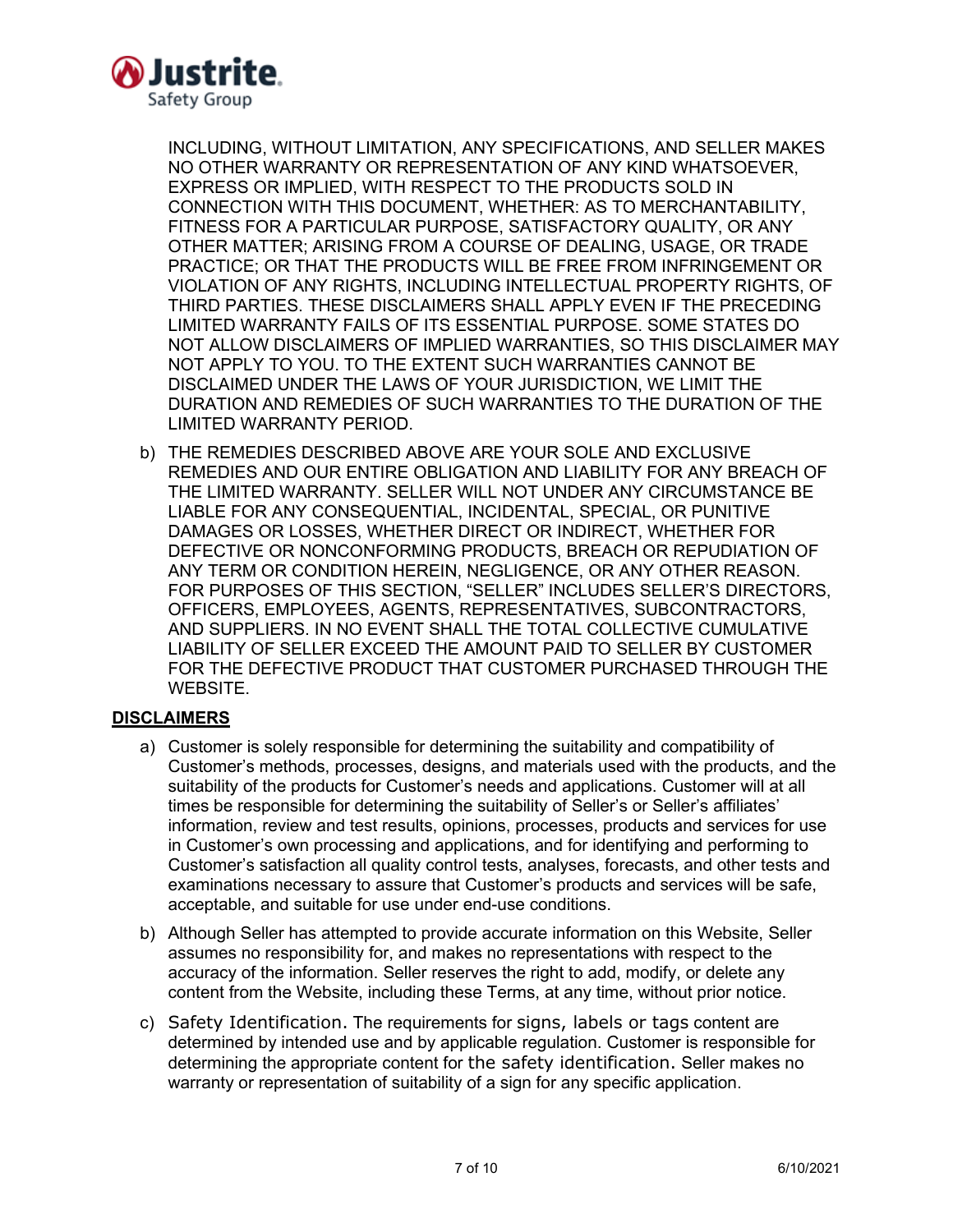

d) Translations. Seller makes no warranty, expressed or implied, that the translations throughout this Website, or in our print catalog, are in fact the dialect used within your geographic region. If you require a specific translation, please provide it in writing with your order. If Seller is asked to provide translation, it will be in the dialect of our choosing unless otherwise specifically directed.

### **FORCE MAJEURE**

Seller will not be liable or responsible to Customer, nor be deemed to have defaulted under or breached these Terms, for any delay in delivery or failure to deliver due to any cause beyond Seller's reasonable control, including, without limitation: acts of God; any act of Customer; embargo or other governmental act, regulation, or request; fire; accident; strike; slowdown; war; riot; civil unrest; terrorist threats or acts; flood; earthquake; epidemics; delay in transportation; or inability to obtain necessary labor, materials, or manufacturing facilities at customary prices ("**Force Majeure Event(s)**"). In the event of any Force Majeure Event, Seller may extend the date of delivery for a period equal to or greater than the time lost by reason of the Force Majeure Event and will resume performance of its obligations as soon as reasonably practicable after the removal of the cause. Delay in delivery of any lot or installment will not relieve Customer of Customer's obligation to accept remaining deliveries.

### **RESTRICTIONS ON RESALE AND EXPORT**

You agree to comply with all applicable laws and regulations of the various states and of the United States, including all export regulations. Seller does not warrant, and strictly forbids selling or delivering products to Comprehensively Embargoed Countries such as: Cuba, Iran, North Korea, Sudan, Somalia, Syria, and any other counties currently listed in the US Government's Office of Foreign Assets Control (OFAC) Sanctions List.

### **PRIVACY**

Our Privacy Policy governs the processing of all personal data collected from you in connection with your purchase of products or services through the Website.

### **CREDIT CARDS AND ORDER SECURITY**

Seller has stringent policies when it comes to credit card screening and is dedicated to protecting our customers from credit card fraud. To protect the security of your credit card and help expedite your order, if your order is shipping to an address that is not the same as the billing address on your credit card, you may be asked to list the alternate address with your credit card company.

### **COMPLETE AGREEMENT**

These Terms, together with the Website Terms of Use and our Privacy Policy, constitutes the entire agreement between Seller and Customer on the matters contained herein. All matters arising out of or relating to these Terms are governed by and construed in accordance with the laws of the State of Illinois, without giving effect to any choice or conflict of law provision or rule. This document cannot be amended or modified as against Seller except by a writing signed by an authorized officer of Seller. You will not assign any of your rights or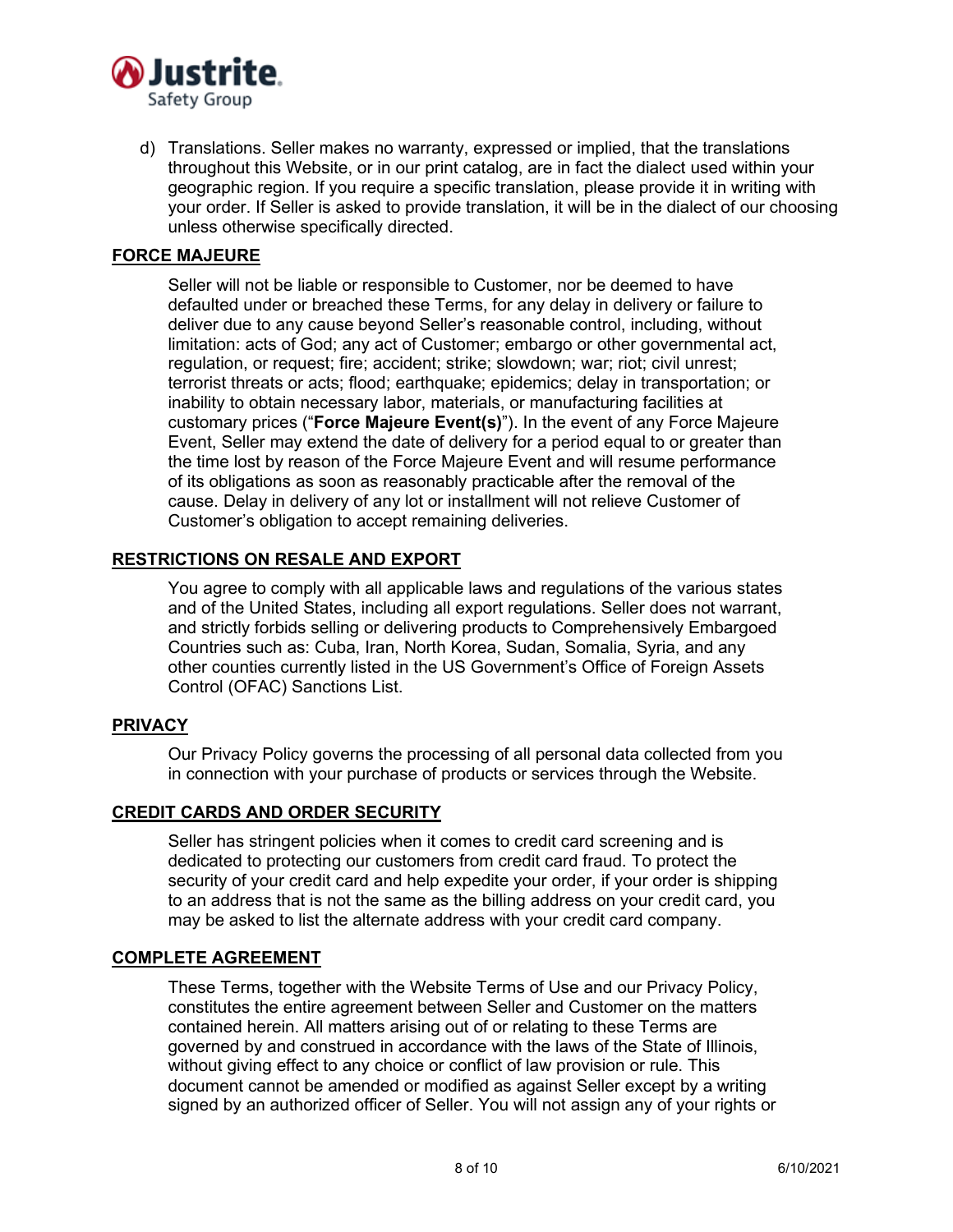

delegate any of your obligations under these Terms without our prior written consent. Any purported assignment or delegation in violation hereof is null and void. No assignment or delegation relieves you of any of your obligations under these Terms. These Terms do not and are not intended to confer any rights or remedies upon any person other than Customer. No claim or right of Seller arising out of any breach of any of the Customer's obligations to Seller may be discharged by any purported waiver or renunciation unless such waiver or renunciation is made expressly by Seller in writing and is supported by consideration. If any provision of these Terms is invalid, void, or unenforceable, then that provision will be deemed severed from these Terms and will not affect the validity or enforceability of the remaining provisions of these Terms.